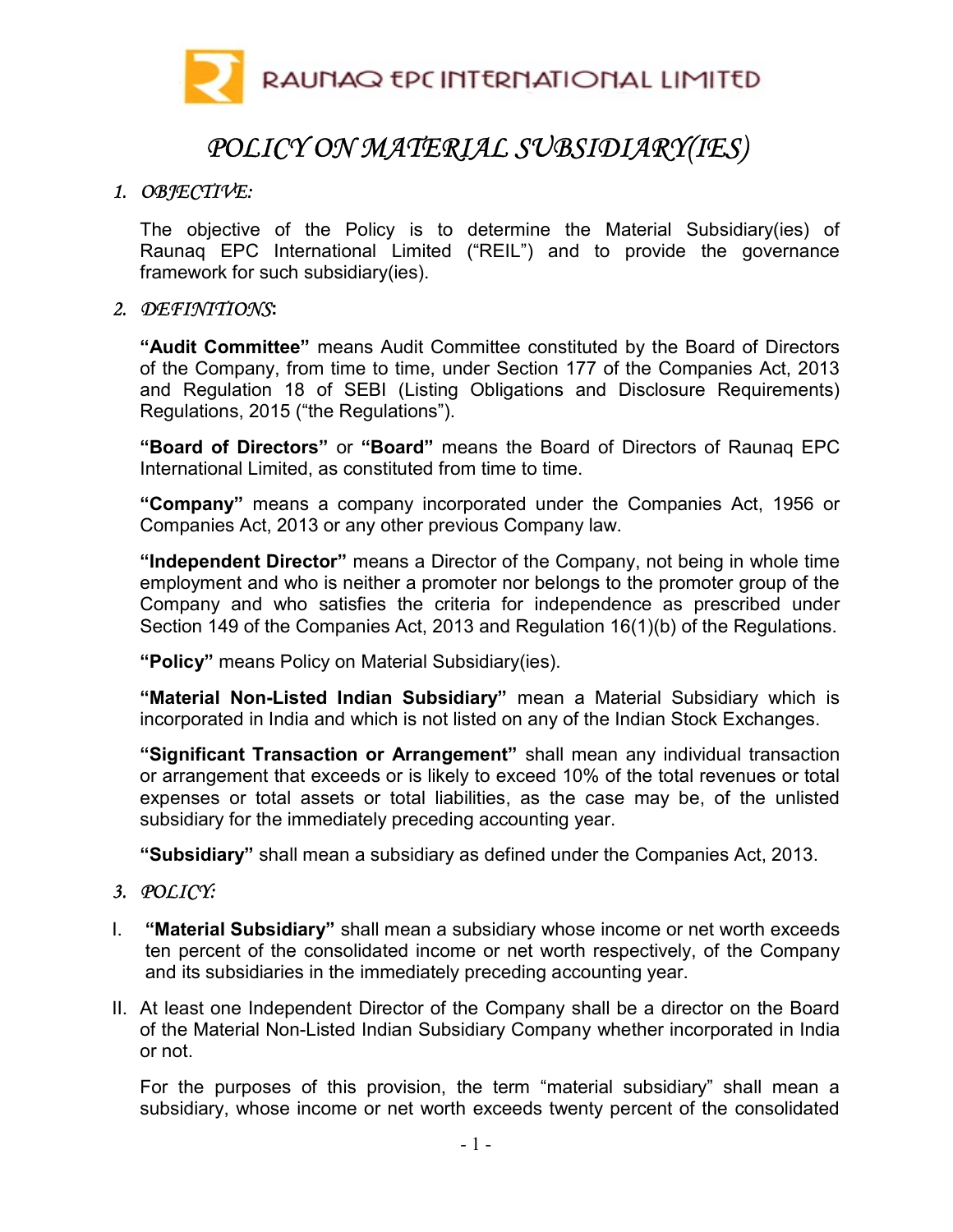

income or net worth respectively, of the Company and its subsidiaries in the immediately preceding accounting year.

- III. The Audit Committee of the Board of the Company shall review the financial statements, in particular, the investments made by the unlisted Subsidiary on an annual basis.
- IV. The Minutes of the meetings of the Board of Directors of the unlisted Subsidiary shall be placed before the Board of the Company on a quarterly basis.
- V. The management shall on a quarterly basis bring to the attention of the Board of Directors of the Company, a statement of all Significant Transactions and Arrangements entered into by the unlisted Subsidiary.
- VI. The management shall present to the Audit Committee annually the list of such Subsidiaries together with the details of the materiality defined herein. The Audit Committee shall review the same and make suitable recommendations to the Board including recommendation for appointment of Independent Director in the Material Non-Listed Indian Subsidiary.
- VII. The Company, without the prior approval of the members by special resolution or a resolution with majority as may be prescribed under the Regulation 24 of the Regulations, shall not:
	- a) Dispose shares in the Material Subsidiary that reduces its shareholding (either on its own or together with other subsidiaries) to less than 50%; or
	- b) Ceases the exercise of control over the Material Subsidiary; or
	- c) Sell, dispose of or lease the assets amounting to more than 20% of the assets of the Material Subsidiary on an aggregate basis during an accounting year;

Except in cases where such divestment, sale, disposal, lease as the case may be is made under a scheme of arrangement duly approved by the Court /Tribunal or under a resolution plan duly approved under section 31 of the Insolvency Code and such an event is disclosed to the recognized stock exchanges within one day of the resolution plan being approved.

#### 4. DISCLOSURE:

This Policy on determining Material Subsidiary shall be disclosed on the website of the Company (www.raunaqinternational.com) and a web link thereto shall be provided in the Annual Report of the Company.

# 5. MISCELLANEOUS:

The Board of Directors of the Company has adopted the Policy and procedure with regard to determining Material Subsidiaries as required under Regulation 16(1)(c) of the Regulations.